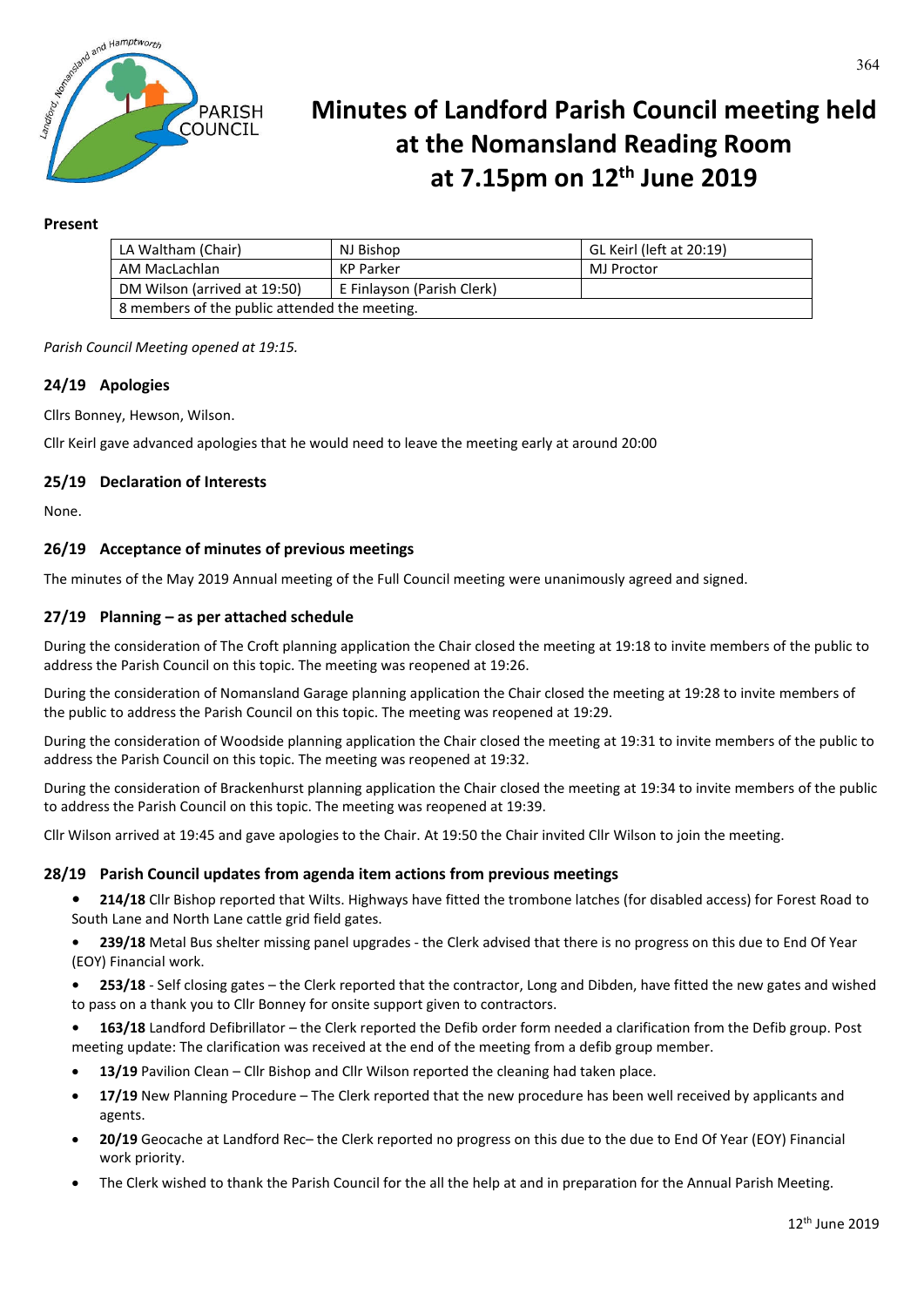

Cllr Wilson confirmed that the Landford Rec gents toilets now had a door closer fitted by the Handyman.

Cllr Keirl left the Parish Council meeting at 20:19.

# **29/19 To approve the increased annual insurance premium**

The Council considered the annual insurance premium increase of £508.60 which was a result of the Parish buildings valuation reports, addition of the new recreation ground fences and gates and refurbished bus shelters.

Cllr Waltham proposed and Cllr Bishop seconded the approval of the increased annual insurance premium for 2019/20 to ensure the Parish buildings, gates/fences and street furniture were insured as per values in the recent invoices/valuation reports received: resolved unanimously.

It was noted that this approval included an increase to the annual budget for the Insurance of £238.60

# **30/19 Finance**

- a. The Internal Auditors report was received.
- b. Each statement in the Annual Governance Statement 2018/19 was considered by the Council and each statement response resolved unanimously.

Cllr Proctor proposed and Cllr Bishop seconded the approval that the Annual Governance Statement 2018/19 should be signed by the Clerk and Chairman: resolved unanimously.

- c. Cllr Wilson proposed and Cllr Parker seconded the approval to signing off the 2018-19 accounts: resolved unanimously.
- d. Cllr Bishop proposed and Cllr Wilson seconded the approval of the Bank Reconciliation: resolved unanimously.
- e. The Budget Control Report for 2018-19 was received.
- f. The Explanations for Significant Differences was received.
- g. Cllr Parker proposed and Cllr Wilson seconded the approval of Section 2 of the Annual Return: resolved unanimously.
- h. The Clerk presented the Cash Flow Report and cheques numbered 300754 to 300764 for signing.
	- i. cheques numbered 300754 to 300764:
		- E Finlayson for monthly Gross salary (60 hours) plus 1/3 Holiday pay Jan-Mar and 1/4 of back pay due to salary increase: £716.61
		- E Finlayson for May re-imbursement/expenses: £157.89 (£138.26 ex-VAT)
		- Nomansland Reading Room August 2019 June 2020 room bookings £72.00
		- Idverde for May bin emptying: £97.15 (£80.96 ex-VAT)
		- Long and Dibden Fencing for Landford Recreation ground play area self-closing gates and associated works: £4131.60 (£3443.00 ex-VAT)
		- PD Smales and Son for Landford Rec. weed spray: £240.00 (£200.00 ex-VAT)
		- Came & Company for annual insurance renewal and new valuations premium £2163.00
		- Hamilton Associates for annual internal Audit fee: £150.00 (£125.00 ex-VAT)
		- L Waltham for re-imbursement/expenses: £40.00
		- J Proctor for re-imbursement for Annual Parish Meeting catering: £36.31
		- Bawden for April and May Grass cutting: £423.83 (£353.19 ex-VAT)
	- ii. direct debits and standing charges:
		- Bournemouth Water Co. Water for Pavilion: £2.00
		- Hills Waste Management for April NML reading room bin collection: £10.36 (£8.63 ex-VAT)
		- 1&1 Email storage space increase to 50GB monthly fee: £6.00
	- iii. Income received:
		- Land Registry uncashed chq 498 credit from 13/09/2017: £40.00
		- Society of Local Council Clerks (SLCC) uncashed chq 522 credit from 13/12/2017: £115.00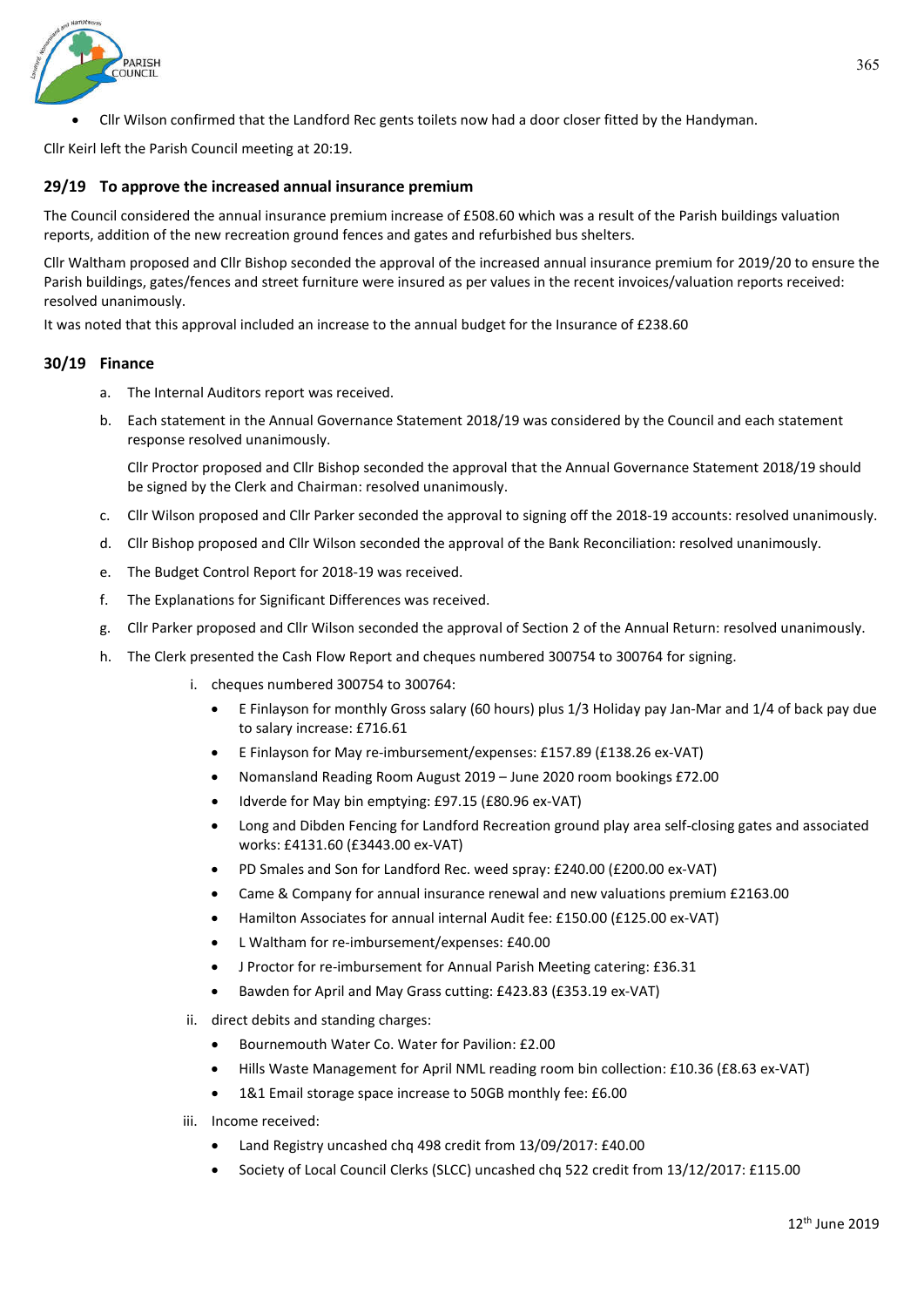

Cllr Parker proposed and Cllr Bishop seconded that the Report be approved; also that all cheques be approved and signed: resolved unanimously.

i. The Budget Control Report was received.

## **31/19 To discuss and consider the next steps for the Community Spirit Award**

Cllr Waltham highlighted the low number of entries/nominations submitted for the Community Spirit Award.

Cllr Waltham proposed and Cllr Wilson seconded that the Community Spirit Award is not continued by the Parish Council: resolved unanimously.

## **32/19 To approve the addition of the Parish Council Crime representative to the representatives to external bodies list**

Cllr Waltham proposed and Cllr Wilson seconded that Parish Council Crime representatives be added to the external bodies list: resolved unanimously.

## **33/19 To receive a report from Wiltshire Councillor (WC) Randall**

WC Randall updated the Parish Council via an email report on his correspondence about verge cutting and roundels in the New Forest National Park with the Head of Highways for the South of Wiltshire. The report was to be circulated to the Parish Council. It was noted that all issues with highways are to be reported via the My Wiltshire reporting system and there will be an article in the next highways newsletter (which can be found on the Wiltshire Council website) on Conservation and Grass cutting which states that:

*"The major opportunity for change will be in 2022/ 23 with the Streetscene and Highway Contracts ending and the opportunity of bringing the two grass elements of those contracts together. This will be explored over the next two years with the town and parish councils and will be a standing item on the annual highway evening meeting agenda."*

#### **34/19 Members' Reports**

- a) Cllr Parker and Cllr Bonney attended the North East Quadrant meeting on the 16<sup>th</sup> May 2019 and Cllr Parker reported the following highlights:
	- i. Professional Dog Walking Charter Dawn Rayment NFNPA

A code of practice called 'New Forest Professional Dog Walkers' Charter' has been produced. Funded by New Forest District Council and supported by NFNPA, New Forest DC, Test Valley BC, Hampshire CC, Hampshire Constabulary, Forestry Commission, Hampshire and Isle of Wight Wildlife Trust, National Trust. 24 requirements for professional dog walkers to follow, including a limit of six dogs at one time.

ii. Update from NPA Ranger Team - Craig Daters NFNPA

Warning about ticks at this time of year. More information of the tickawarehampshire website. The Year of Green Action (YoGA) was spoken about, with the slogan 'connect, protect and enhance'. The YoGA is about connecting people with nature, and showing how we can all take positive action to improve our environment.

A warning was given about the potential for disturbance of ground nesting birds during April, May, June into July.

iii. Broadband and mobile broadband - Steve Avery NPA

Dealt with by coordination between Openreach and Hampshire CC. Hampshire CC reports having problems with wayleaves.

iv. Caravans in gardens Steve Avery NFA

Currently caravans are allowed within a residential curtilage, which is creating abuse by several properties in the NFNPA. MP's are being lobbied to change the rules especially for national parks.

v. NPA update - Steve Avery NPA

The new Local Plan is in its final examination stage. So far the inspector is happy with the document.

Local Plan includes a requirement for developments to include 50% affordable homes, but only if 'viable'.

The Local Plan will require 40 new dwellings a year to be built, compared to 11 in the current Core Strategy.

- vi. Next meeting will be held in the second week in September to be confirmed.
- b) Cllr MacLachlan reported that he had now met with both the manager of the Cedars Care home and the Headmaster of the New Forest Primary School, who have both agreed to send their evacuation plans to Cllr MacLachlan for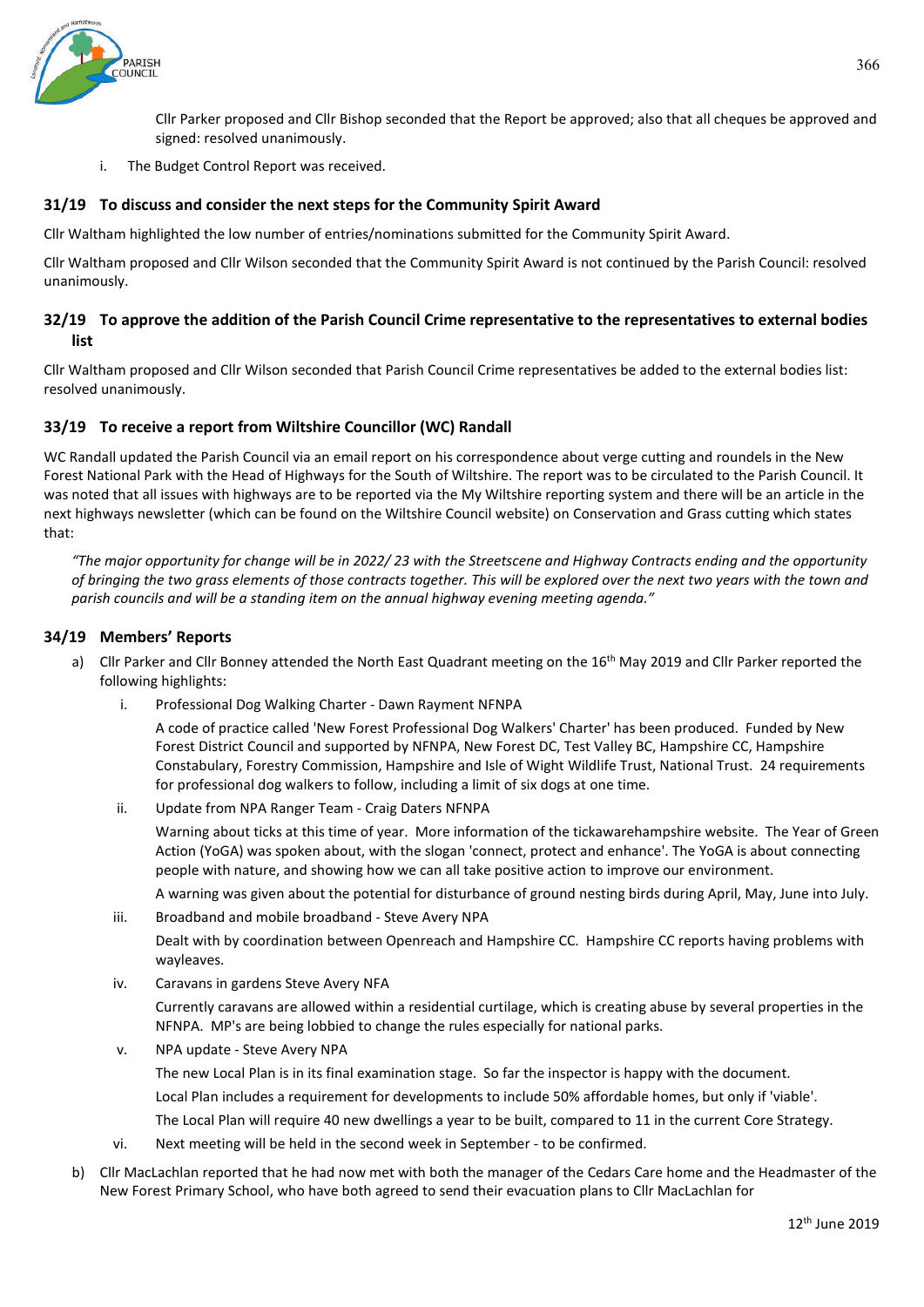

referencing/incorporation into the Parish emergency plan. Next steps are to meet with Rev David Bacon regarding Landford St Andrews Church being available in an emergency. A quick discussion within the Parish Council reiterated a note from the Annual Parish Meeting that getting a version of the plan ready for publication in the Parish Directory is a good goal. Cllr MacLachlan raised a few concerns about liabilities and agreed to contact Wiltshire Council to see if they could help address any concerns.

- c) Cllr Wilson suggested the Parish Council start to think about the 2020-21 budget and associated projects in the coming months.
- d) Cllr Hewson attended the Highways meeting on the  $8<sup>th</sup>$  May 2019 in Salisbury City Hall and reported via email the following highlights:
	- i. Parish Community Asset Transfers

Play Areas - many play areas are financed and controlled by WC, funding of up to £1,000 per area for those Council who registered.

There will be a review of the future provision after the Main CAT Programme is completed

ii. Community Asset Transfers

Review of Council Assets and Opportunities will continue

iii. Wiltshire Highways Additional Funding

A 12-month program to deliver improvements to local highway maintenance, including repair of potholes, white lining, weed removal, kerb and pavements, verge overruns and improved road signage, will be implemented. Additional funding comes from £7,358,000 provided by the DoT, with the remainder coming from increased WC highways financing in 2019/20.

WC has a major program of huge expenditure on roads, bridges, street lighting and alleviating flooding which is expected to be in the region of £20,000,000 for 2019/20.

This could vary due to severe weather damage, weed growth and safety priorities.

- i. The additional £7,358,000 funding
	- 1. Road Surfacing and Patching -£3,028,000

Most of this funding will be used for major maintenance in order to increase the number of roads being resurfaced to prevent potholes forming.

2. Footpath Resurfacing -£1,000,000

For the county's footways and pedestrian areas.

3. Verge Overrun -£500,000

The grass verges damaged by lorries and tractors driving the road surface to pass other vehicles. This is done by digging back to verge, laying concrete to strengthen the base and build up the verge again with soil.

4. Road Markings at Rural Roads and Junctions -£300,000

This will concentrate on locations where lines are being worn away and increasing safety risks at junctions.

5. Pothole Repairs -£500,000

3 gangs making quick repairs, and a gang with a machine where larger repairs are required.

- 6. Pothole Patching -£400,000 A machine which blasts tar and stone into large hole where full resurfacing would not be justified.
- 7. Road Signs -£300,000 Priority is currently given to replacing safety critical signs.
- ii. The additional £500,000 funding
	- 1. Weed Treatment using Glyphosate dropping and not spraying.
	- 2. Litter bin replacements